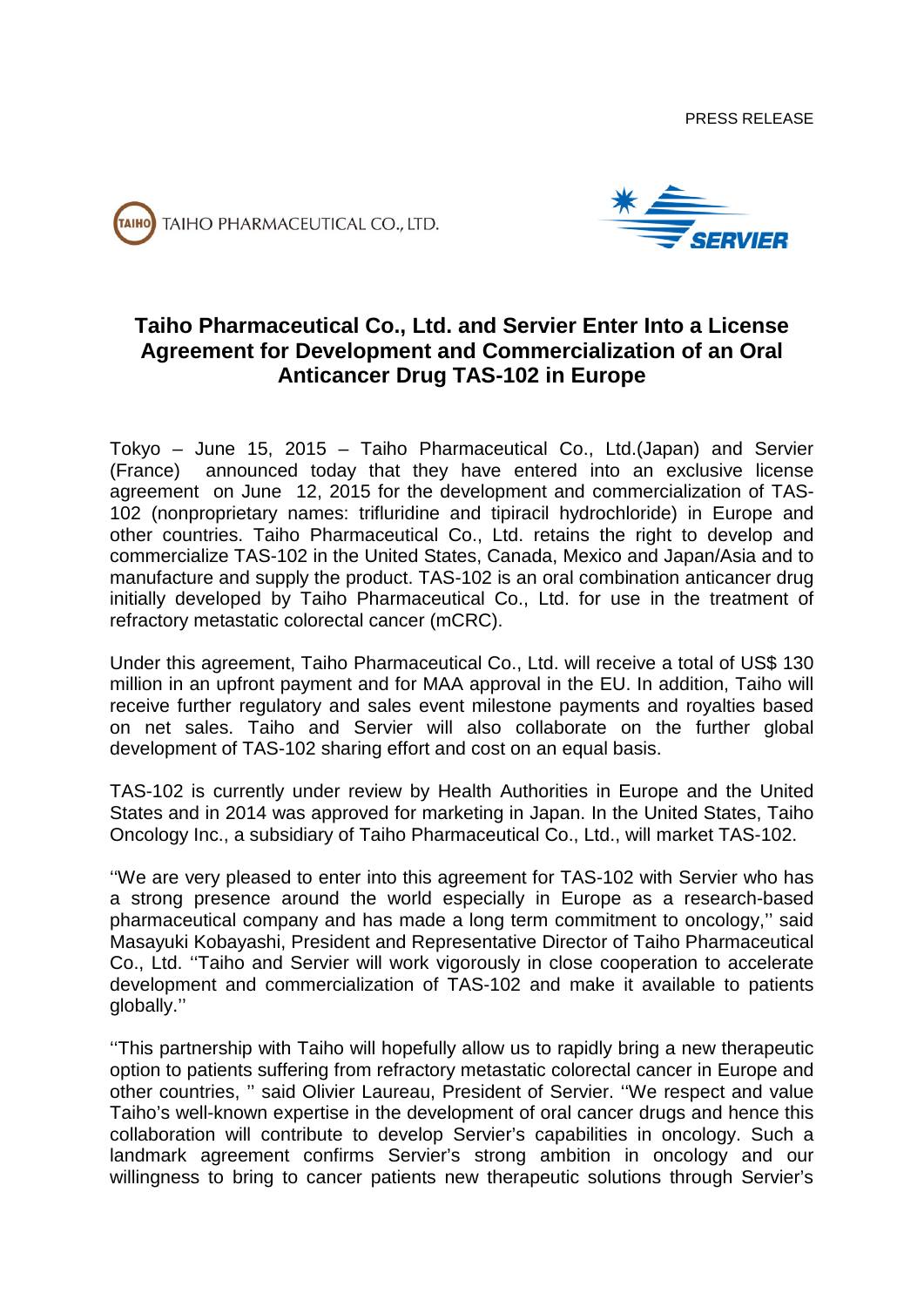extensive portfolio of innovative treatments currently in clinical development. This is in line with our commitment to therapeutic progress for the benefit of patients. "

Taiho Pharmaceutical Co., Ltd. and Servier anticipate that TAS-102, as a new treatment option, will make an even greater contribution to cancer patients in Europe and other countries through their partnership.

# **About TAS-102**

TAS-102 is an oral combination anticancer drug of trifluridine (FTD) and tipiracil hydrochloride (TPI). FTD is an antineoplastic nucleoside analog, which is incorporated directly into DNA, thereby interfering with the function of DNA. The blood concentration of FTD is maintained via TPI, which is an inhibitor of the FTDdegrading enzyme, thymidine phosphorylase. TAS-102 is commercially available in Japan and is under regulatory review in the United States of America and the European Union for the treatment of refractory metastatic colorectal cancer.

### **About Refractory Metastatic Colorectal Cancer**

There are no definitive data on the number of patients who are refractory to standard metastatic colorectal cancer treatments; however, colorectal cancer is one of the most common cancers [i](#page-2-0)n the European Union<sup>1</sup> and the third most common cancer worldwide.<sup>[ii](#page-2-1)</sup> In 2013, a study published in the *European Journal of Cancer* revealed that an estimated 447,000 patients (242,000 men and 205,000 women) were diagnosed with and 215,000 patients died of colorectal cancer in Europe in 2012. In addition, the American Cancer Society estimated that 136,830 patients (71,830 men and 65,000 women) were diagnosed with and 50,310 patients died of cancer of the colon and rectum in the United States in 2014.<sup>[iii](#page-2-2)</sup>

#### **About Servier**

Servier is an independent French research-based pharmaceutical company. Its development is driven by the pursuit of innovation in the therapeutic areas of cardiovascular, metabolic, central nervous system, psychiatric, bone, muscle and joint diseases, as well as cancer.

In 2014, the company recorded a turnover of 4 billion euros. 92% of Servier medicines are prescribed outside of France. 28% of turnover from Servier drugs was reinvested in Research and Development in 2014. With a strong international presence in 146 countries, Servier employs more than 21,400 people worldwide.

Oncology is one of the key priorities of Servier in terms of research and development with currently 8 new molecular entities in clinical development in breast cancer, lung cancer, other solids tumors and various types of lymphomas and leukemias. This portfolio of innovative cancer treatments is being developed with various partners worldwide, and covers different hallmarks of cancer including cytotoxics, proapoptotic, targeted, immune and cellular therapies. Hence, Servier aims at delivering a significant and positive impact on cancer patients' lives.